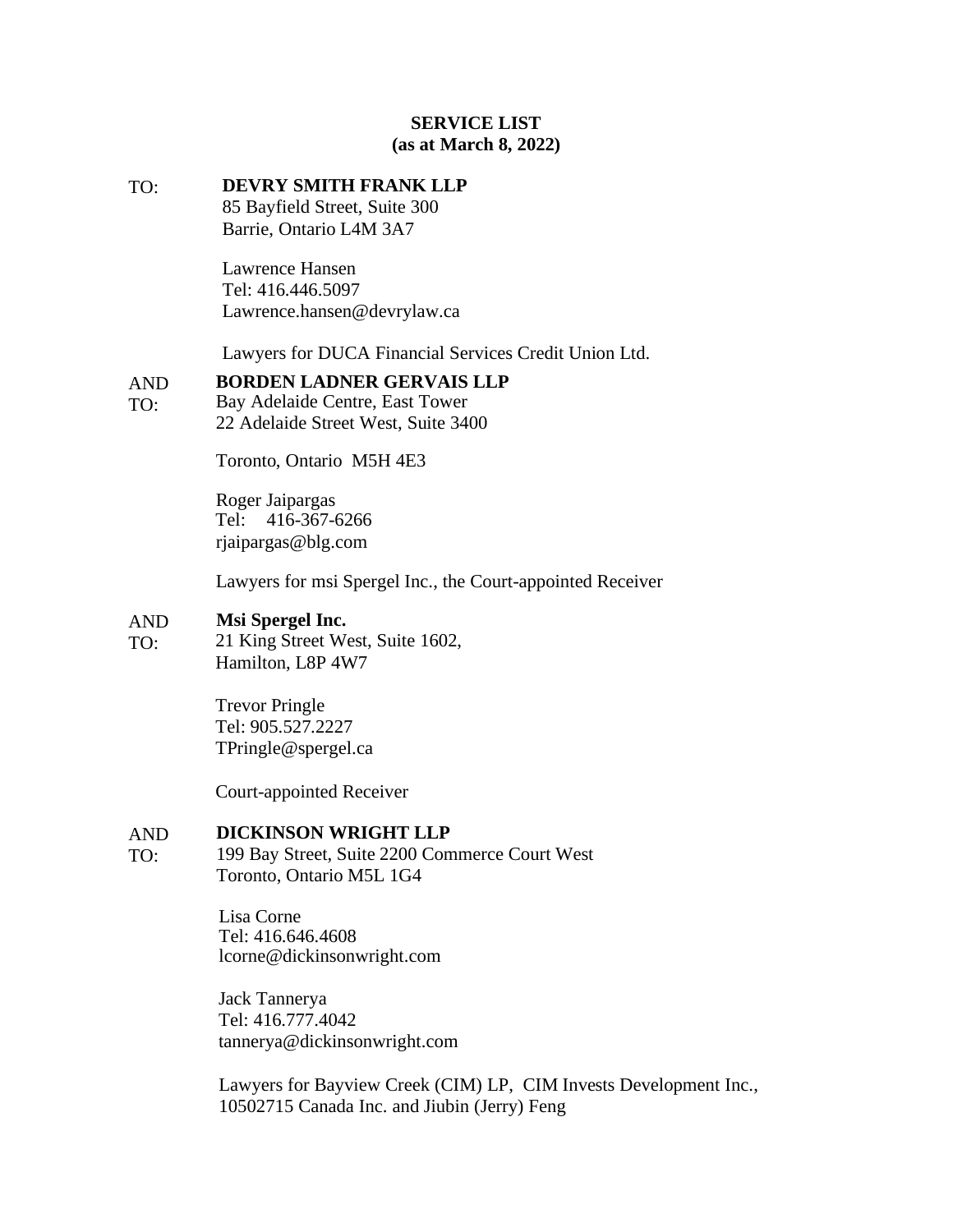#### AND **HIMELFARB PROSZANSKI**

TO: 480 University Avenue, Suite 1401 Toronto, ON M5G 1V2

> Ronald Lachmansingh Tel: 416.599.8080 rlachmansingh@himprolaw.com

Lawyers for Bayview Creek (CIM) LP

## AND **MILLER THOMSON LLP**

TO: 40 King Street West Suite 5800, P.O. Box 101 Toronto ON M5H 3S1

> David Ward LSO #33541W Tel: 416.595.8625 dward@millerthomson.com

Larry Ellis LSO #49313K Tel: 416.595.8639 lellis@millerthomson.com

Lawyers for CIM Bayview Creek Inc.

#### AND **HUMMINGBIRD LAWYERS LLP**

TO: 80 Bloor Street West, Suite 1401 Toronto, ON M5S 2V1

> Jonathan Barr Tel: 905.731.1911 jonathan@hummingbirdlaw.com

Lawyers for the debenture holders Tracy Hui and Jojo Hui

## AND **TORYS LLP**

TO: 79 Wellington St. W, 33rd Floor Box 270, TD South Tower Toronto, ON M5K 1N2

> Adam Slavens Tel: 416.865.7333 aslavens@torys.com

Lawyers for the debenture holders Tracy Hui and Jojo Hui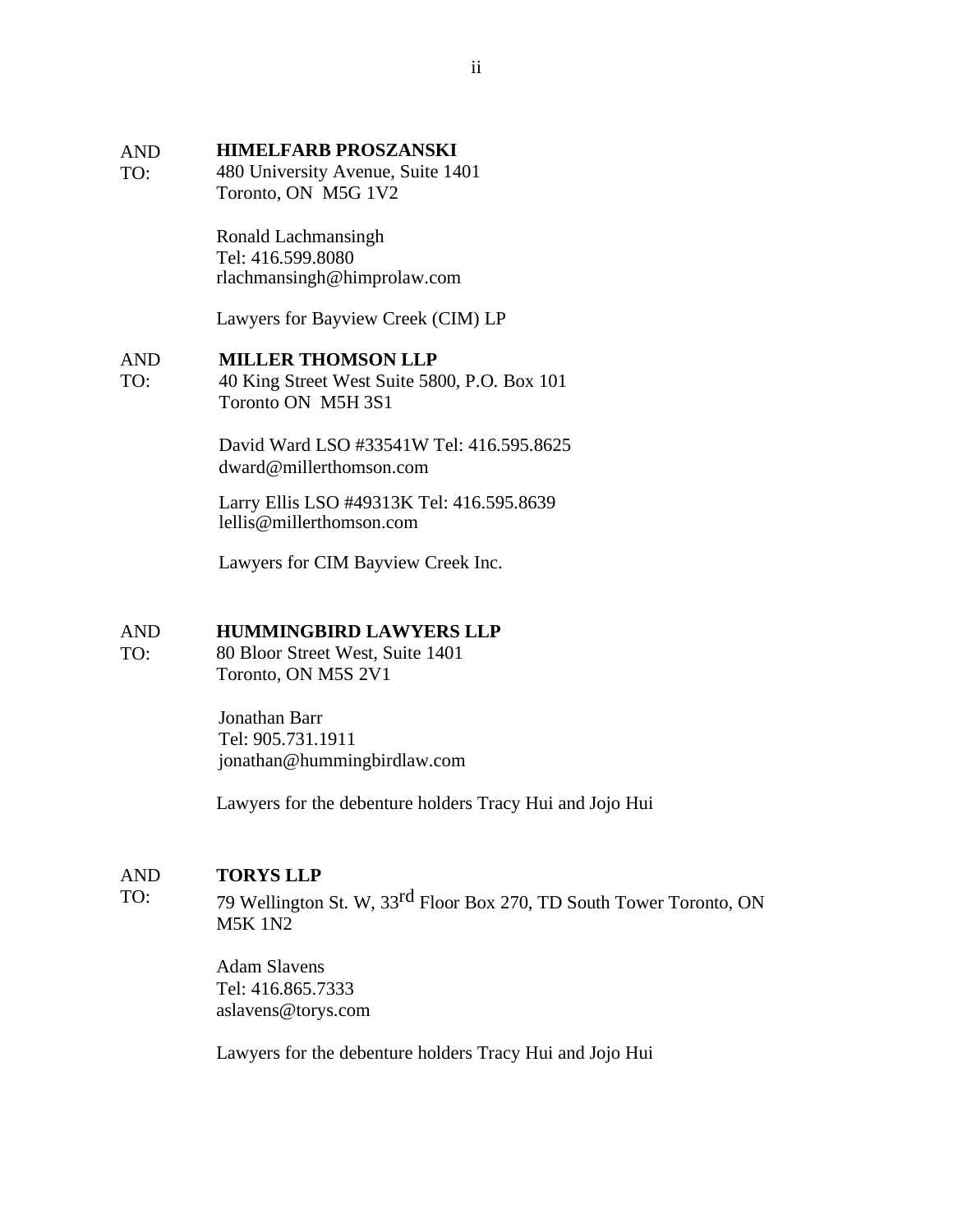#### AND **OWENS WRIGHT LLP**

TO: 300 20 Holly Street Toronto, ON M4S 3B1

> Robert S. Choi Tel: 416.848.4722 rchoi@owenswright.com

Jonathan Careen Tel: 416.484.8672 jcareen@owenswright.com

Randy H. Lebow Tel: 416.848.4707 rlebow@owenswright.com

Lawyers for Bryton Capital Corp. GP Ltd. and Bayview Creek Residences Inc.

#### AND **GOWLING WLG (CANADA) LLP**

TO: 1 First Canadian Place 100 King Street West, Suite 1600 Toronto, ON M5X 1G5

> E. Patrick Shea LSO #39655K Tel: 416.369.7399 patrick.shea@gowlingwlg.com

Lawyers for GR (CAN) Investment Co. Ltd. & Monest Financial Inc.

#### AND **PALLETT VALO LLP**

TO: 77 City Centre Drive West Tower, Suite 300 Mississauga, ON L5B 1M5

> John Russo Tel. 905.273.3022 ext. 282 jrusso@pallettvalo.com

Lawyers for RSM Canada Limited, private receiver appointed by Bryton Capital Corp. GP Ltd.

## AND **GRANT THORNTON LIMITED**

TO: 11<sup>th</sup> Floor, 200 King Street West Toronto, ON M5H 3T4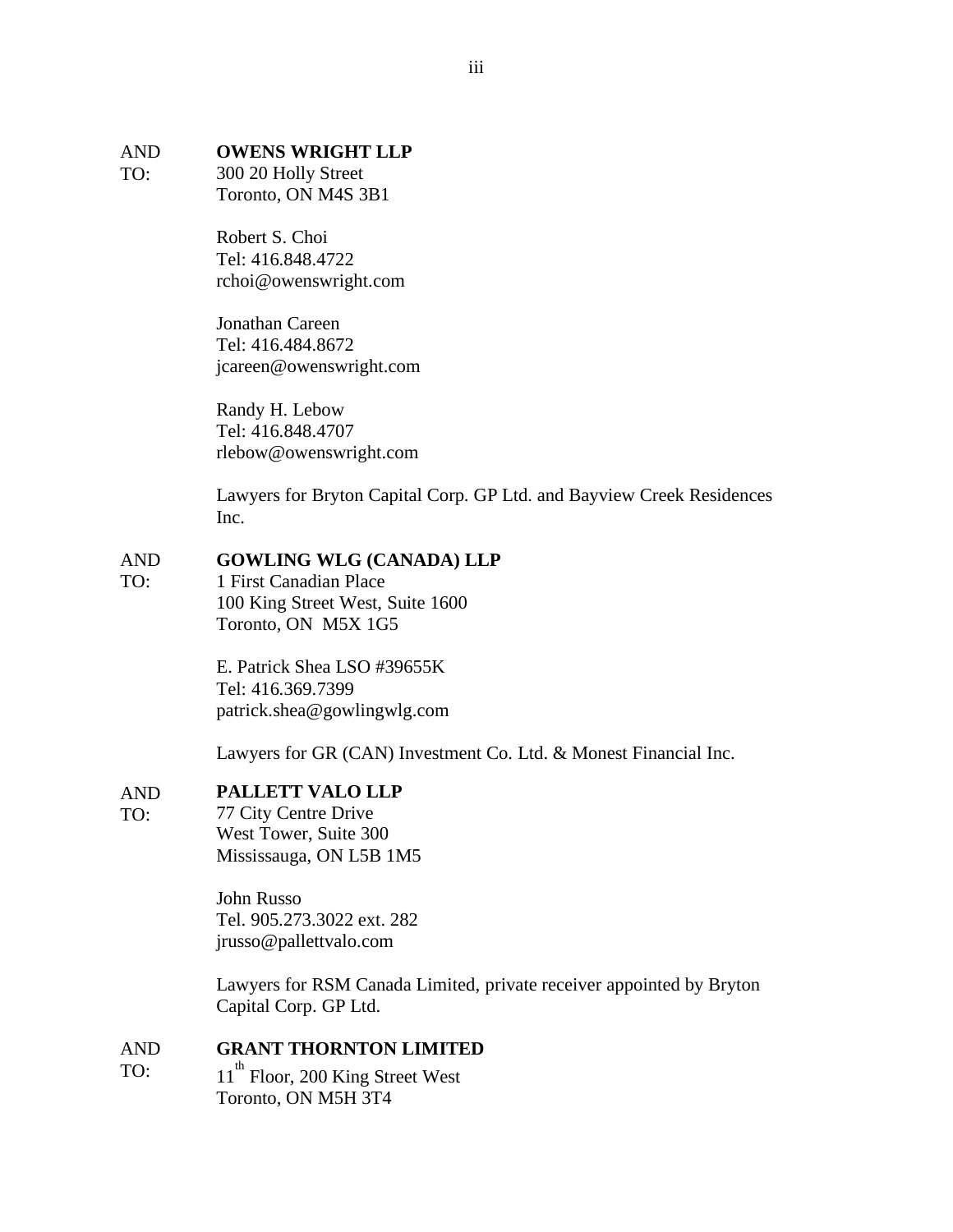Dan Wootton, CIRP, LIT Tel: 416.360.3063 dan.wootton@ca.gt.com

Trustee in bankruptcy for CIM Bayview Creek Inc.

## AND **CASSELS BROCK & BLACKWELL LLP**

TO:

Scotia Plaza 40 King Street West, Suite 2100 Toronto, ON M5H 3C2

John Birch Tel: 416.860.5225 jbirch@cassels.com

Jeremy Bornstein Tel: 416.869.5386 jbornstein@cassels.com

Lawyers for the trustee in bankruptcy - Grant Thornton Limited

## AND **MONEST FINANCIAL INC.**

TO: 198 Lord Seaton Road Toronto, ON M2P 1K9

> Susan Wang susancanada@gmail.com

## AND **TAN & ASSOCIATES**

TO: 1315 Lawrence Avenue East Suite 506 Toronto, ON M3A 3R3

> Ping Tan Tel: 416.443.8600 pingt.tan@gmail.com

Counsel for GR (Can) Investment Co. Ltd. and Monest Financial Inc.

### AND **CARDINAL ADVISORY LTD.**

TO: 30A Hazelton Avenue, Suite 200 Toronto, ON M5R 2E2

> Felice R. Ferri Barrister & Solicitor 805 – 4789 Yonge Street Toronto, ON M2N 0G3 Tel: 416.366.9303 felicejdllb@gmail.com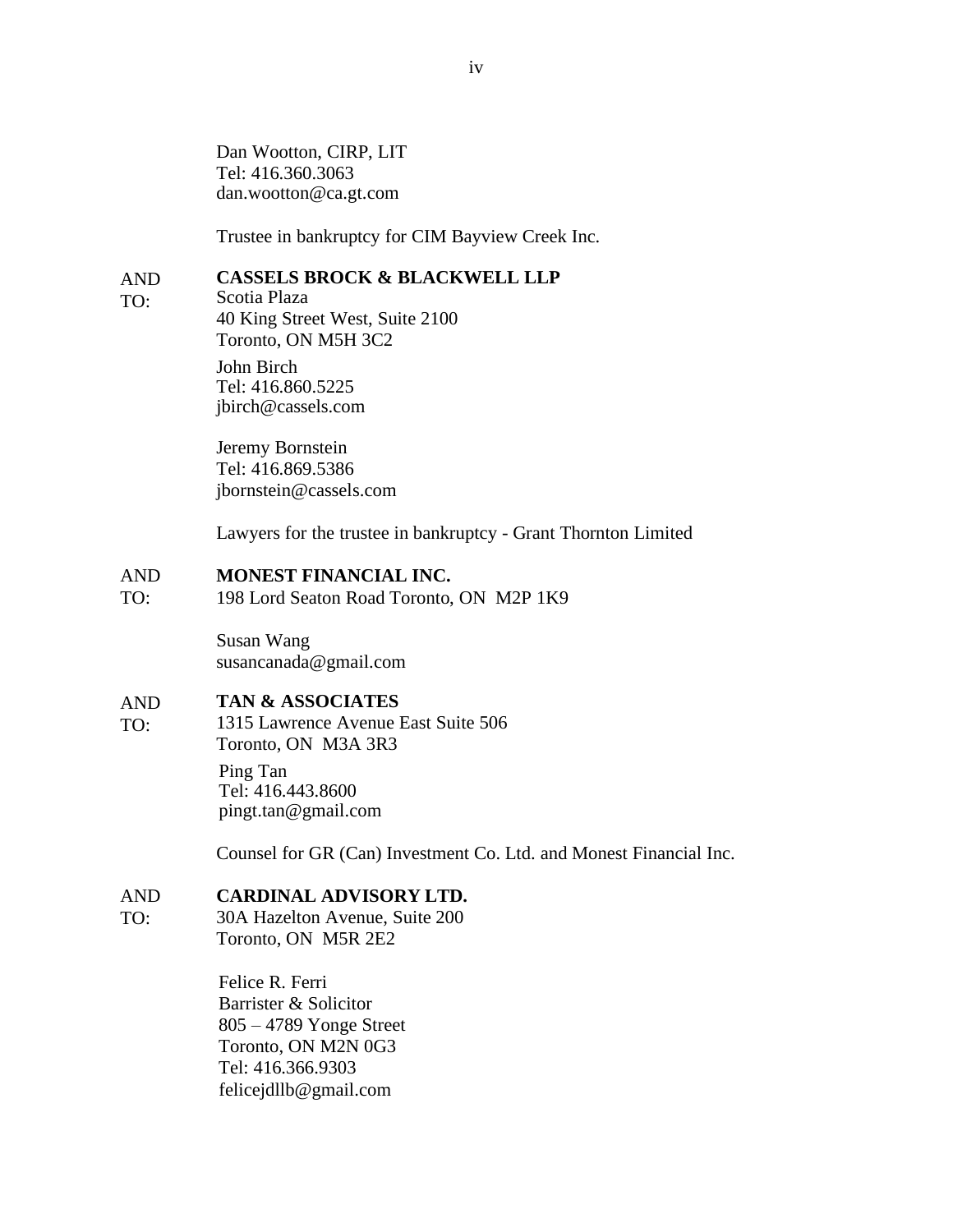#### AND **RORY MCGOVERN PC**

TO: Lawyer 25 Adelaide St. East Suite 1910 Toronto, ON, M5C 3A1

> Rory McGovern Tel: (416) 938-7679 rory@rorymcgovernpc.com

Lawyer for Cardinal Advisory Limited

#### AND **1598535 ONTARIO INC.**

TO: 20 Linwood Avenue Toronto, ON M1S 1H1

> Vivian Zheng rongrongz@hotmail.com

### AND **COLLIERS INTERNATIONAL**

TO: 181 Bay Street, Suite 1400 Toronto, ON M5J 2V1

> Steve Keyzer Senior Vice President Tel: 416.777.2200 steve.keyzer@colliers.com

### AND **MINISTRY OF FINANCE**

TO: Legal Services Branch 33 King Street West, 6th Floor PO Box 627, Stn. A Oshawa, ON L1H 8H5

Insolvency Unit insolvency.unit@ontario.ca

## AND **DEPARTMENT OF JUSTICE**

TO: 3400-130 King Street West Tax Section, PO Box 36, Exchange Tower Toronto, ON M5X 1K6

> Diane H. A. Winters Tel: 416.973.3172 diane.winters@justice.gc.ca

## AND **THE CORPORATION OF RICHMOND HILL**

TO: 225 East Beaver Creek Road Richmond Hill, ON, L4B 3P4

> Andreea Adari Tel: 905-771-2504 andreea.adari@richmondhill.ca